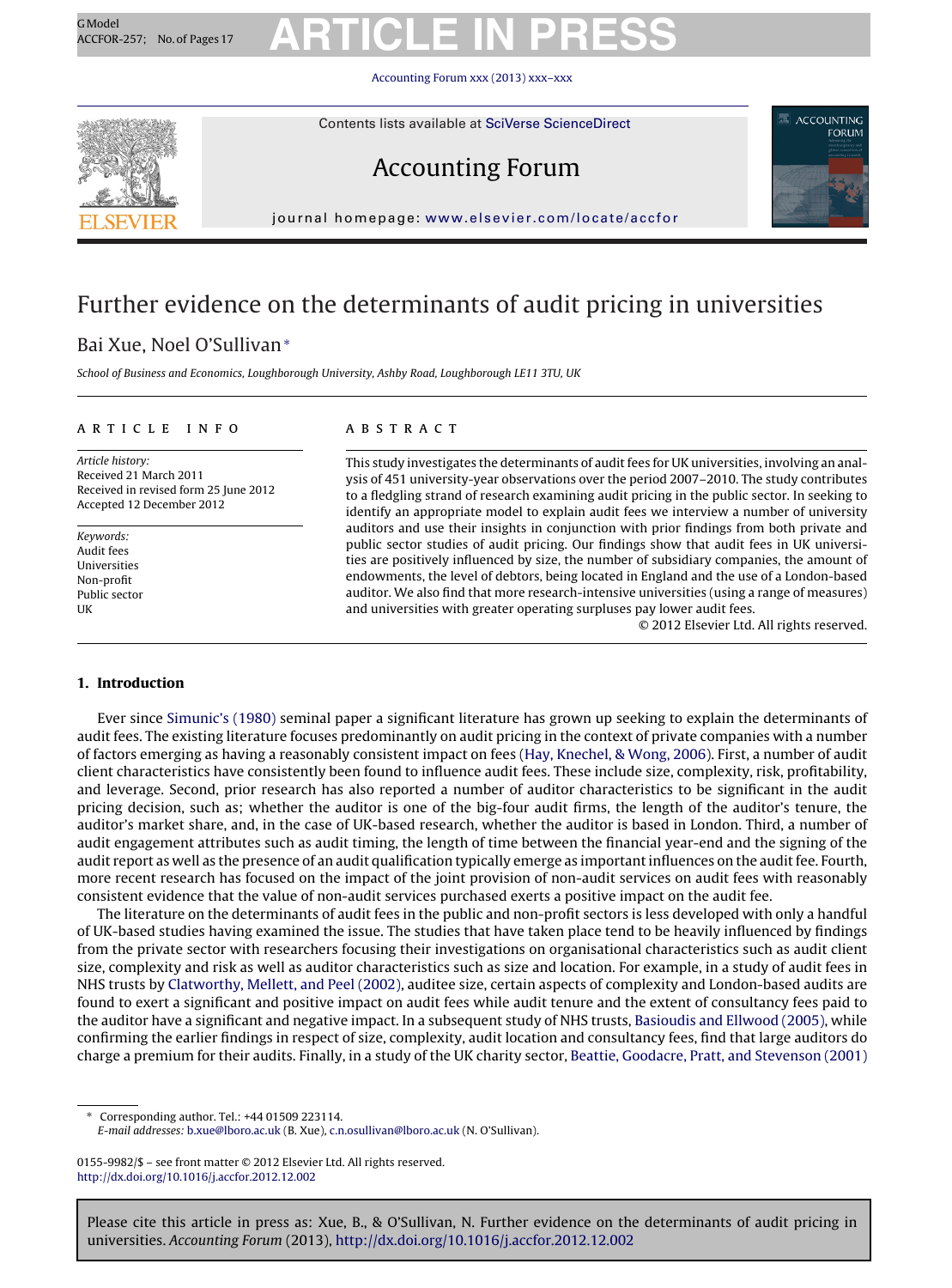## GModel ARTICLE **IN PRESS**

#### 2 B. Xue, N. O'Sullivan / Accounting Forum *xxx (2013) xxx–xxx*

again find that organisation size, complexity and auditor location are significant influences on the level of audit fee paid but also find that large auditors charge a premium as do industry specialist auditors.

The purpose of this paper is to investigate the determinants of audit fees in the UK university sector. Universities are a sub-sample within the overall public sector in the UK so, in that respect, this study seeks to add to our understanding of the determinants of audit fees in the public sector. Despite the large number of studies that have investigated the determinants of audit fees in the private sector, very few have examined the issue in the context of the public sector so this study adds significantly to the current paucity of knowledge in this area. More specifically, the study seeks to build on prior research by [Mellett,](#page--1-0) [Peel,](#page--1-0) [and](#page--1-0) [Karbhari](#page--1-0) [\(2007\)](#page--1-0) who examined the determinants of audit fees in a sample of UK universities using data from 2001. In summary, [Mellett](#page--1-0) et [al.](#page--1-0) [\(2007\)](#page--1-0) find that university size, complexity, auditor size, auditor location and the joint provision of non-audit services exert a significant positive influence on audit fees while older universities exert a negative impact. We believe our study adds to the work of [Mellett](#page--1-0) et [al.](#page--1-0) [\(2007\)](#page--1-0) in two important respects. First, we study the determinants of audit fees over the four-year period 2007–2010, therefore providing a more contemporary analysis of the issue as well as being able to examine the continued relevance of the findings of [Mellett](#page--1-0) et [al.](#page--1-0) [\(2007\)](#page--1-0) over a period of significant change in the UK higher education sector. Furthermore, since we investigate audit fees over a four-year period, our findings are likely to be more robust than those from a single year study. Second, while [Mellett](#page--1-0) et [al.](#page--1-0) [\(2007\),](#page--1-0) and other studies of audit pricing in the public and non-profit sectors, base their analysis largely on the established model for private companies, we also interview university auditors in order to improve our understanding of the factors that auditors themselves perceive as being important in their pricing decisions. These interviews have allowed us to design and test a more bespoke model for understanding the determinants of audit fees in UK universities. Our findings show that audit fees in UK universities are positively influenced by size, the number of subsidiary companies, the level of endowments, the proportion of assets in the form of debtors, being located in England and the use of a London-based auditor. We find that older universities and universities with greater operating surpluses pay lower audit fees. An important contribution of our study relates to the findings around the impact of income sources on audit fees with greater emphasis on research income (using a range of measures) being associated with lower audit fees while greater reliance on teaching income is associated with higher audit fees.

The paper is structured as follows: The next section reviews prior literature on audit fees, including a discussion of the applicability of aspects of the private sector pricing model to public and non-profit institutions. Section [3](#page--1-0) discusses the governance and audit framework of UK universities and uses the feedback from our interviews with university auditors to discuss a revised model of the determinants of audit fees in the UK university sector. Section [4](#page--1-0) describes the sample, presents some summary statistics and also presents some sub-sample comparisons. Section [5](#page--1-0) presents the results of our multivariate analysis. Section [6](#page--1-0) contains our conclusions as well as some discussion of possible avenues for further research.

#### **2. Audit pricing in the private and public/non-profit sector**

#### 2.1. Audit pricing in the private sector

[Simunic's](#page--1-0) [\(1980\)](#page--1-0) seminal theoretical and empirical study of the determinants of corporate audit fees has initiated a vast amount of research seeking both to expand and verify [Simunic's](#page--1-0) [\(1980\)](#page--1-0) original model as well as applying it to different environmental and national settings. The available literature finds that audit fees are predominantly influenced by certain audit client characteristics, such as; size, complexity, risk and the level of non-audit business simultaneously purchased from the auditor, as well as some auditor characteristics, notably size and location. In their comprehensive review of the audit pricing literature, [Hay](#page--1-0) et [al.](#page--1-0) [\(2006\)](#page--1-0) note that "the most dominant determinant of audit fees across virtually all published studies is size" [\(Hay](#page--1-0) et [al.,](#page--1-0) [2006:](#page--1-0) 8). Even though there is some discussion as to whether the most appropriate measure of size is assets or turnover ([Pong](#page--1-0) [&](#page--1-0) [Whittington,](#page--1-0) [1994\),](#page--1-0) studies have consistently shown that either measure exerts a very significant and positive impact on audit fees [\(Ezzamel,](#page--1-0) [Gwilliam,](#page--1-0) [&](#page--1-0) [Holland,](#page--1-0) [1996;](#page--1-0) [McMeeking,](#page--1-0) [Peasnell,](#page--1-0) [&](#page--1-0) [Pope,](#page--1-0) [2006;](#page--1-0) [O'Sullivan,](#page--1-0) [2000,](#page--1-0) [2009;](#page--1-0) [Pong](#page--1-0) [&](#page--1-0) [Whittington,](#page--1-0) [1994\).](#page--1-0)

The second key determinant of audit fees is audit client complexity, based on the view that the more complex a company is the more difficult and time-consuming it is to audit. Complexity has been measured in a number of ways ranging from the number and location of subsidiaries [\(O'Sullivan,](#page--1-0) [2000\)](#page--1-0) to the diversity of the audit client's activities ([Chan,](#page--1-0) [Ezzamel,](#page--1-0) [&](#page--1-0) [Gwilliam,](#page--1-0) [1993\)](#page--1-0) with consistent results suggesting that complexity exerts a significant and positive impact on audit fees. Furthermore, prior studies have also recognised the potential complexity associated with the audit of inventories and receivables and include some measure of this in the analysis, with studies typically reporting a positive link between the proportion of a client's assets represented by inventories and/or receivables and audit fees ([Hay](#page--1-0) et [al.,](#page--1-0) [2006\).](#page--1-0)

The auditor's perception of client risk has traditionally played an important role in audit pricing studies with significant evidence of more risky audits being associated with higher audit fees [\(Cobbin,](#page--1-0) [2002;](#page--1-0) [Hay](#page--1-0) et [al.,](#page--1-0) [2006\).](#page--1-0) This finding is based on the anticipation that more risky audits are likely to expose auditors to liability claims and/or reputational loss with auditors seeking to counter this possibility either through increased audit effort or by incorporating some form of insurance element in the audit fee ([Simunic](#page--1-0) [&](#page--1-0) [Stein,](#page--1-0) [1996\).](#page--1-0) Consequently, studies typically include some measure of financial performance and/or financial leverage since better performance reduces the likelihood of the auditor subsequently incurring losses while higher leverage increases the likelihood of business failure and hence possible auditor pay-outs. However, as noted by [Hay](#page--1-0) et [al.](#page--1-0) [\(2006\),](#page--1-0) there is no consistent evidence that client profitability (or lack of it) impacts audit fees, especially in a non-USA

Please cite this article in press as: Xue, B., & O'Sullivan, N. Further evidence on the determinants of audit pricing in universities. Accounting Forum (2013), [http://dx.doi.org/10.1016/j.accfor.2012.12.002](dx.doi.org/10.1016/j.accfor.2012.12.002)